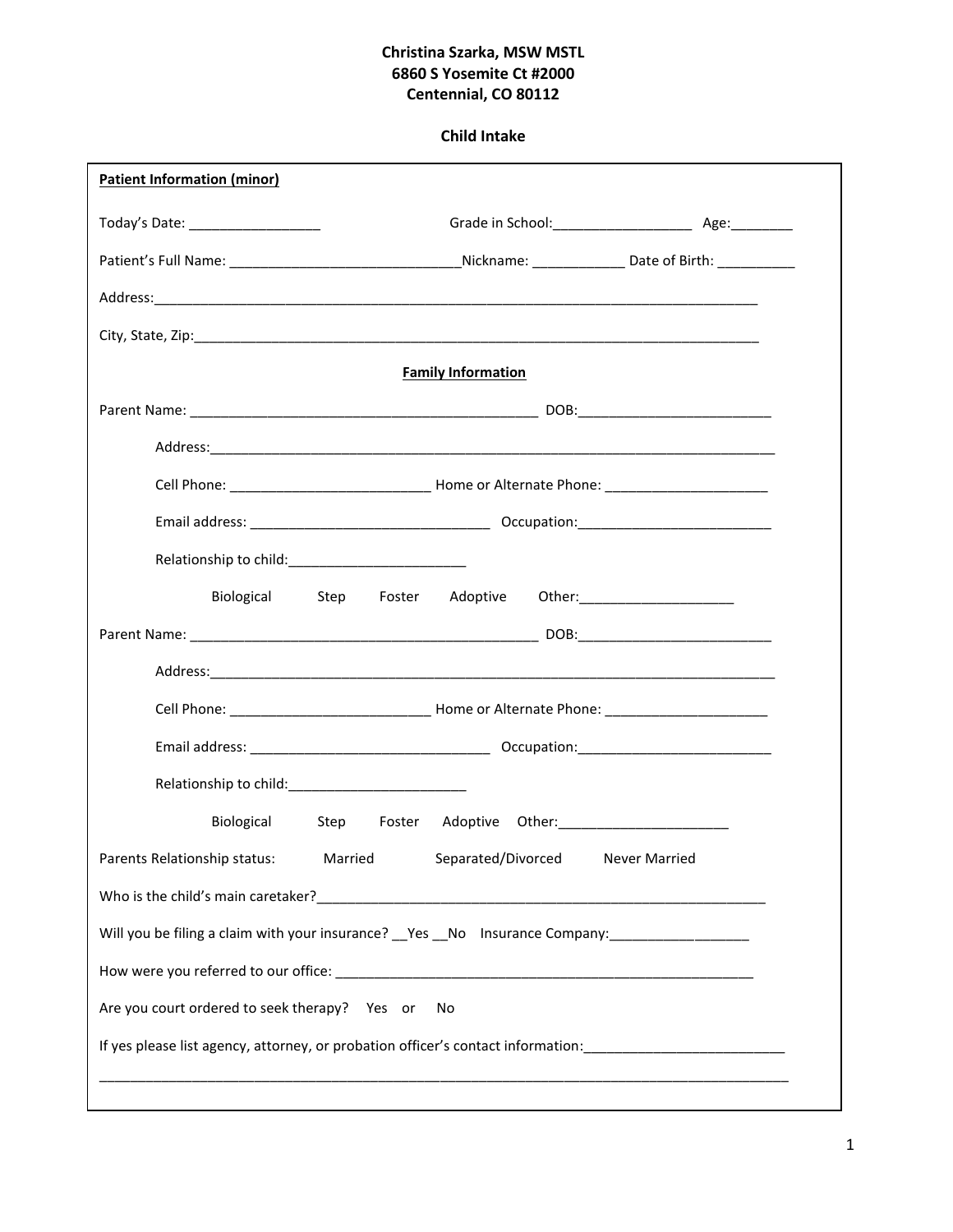## **Patient Assessment**

In filling out this form you are welcome to provide as much information as you would like. If you find a question that you desire to leave blank, you are welcome to do so for any reason. Your counselor will review this form and if they have any questions regarding your answers, she will follow up with you in session.

#### **Presenting Problem**

**\_\_\_\_\_\_\_\_\_\_\_\_\_\_\_\_\_\_\_\_\_\_\_\_\_\_\_\_\_\_\_\_\_\_\_\_\_\_\_\_\_\_\_\_\_\_\_\_\_\_\_\_\_\_\_\_\_\_\_\_\_\_\_\_\_\_\_\_\_\_\_\_\_\_\_\_\_\_\_\_\_\_\_\_\_\_\_\_\_\_**

**\_\_\_\_\_\_\_\_\_\_\_\_\_\_\_\_\_\_\_\_\_\_\_\_\_\_\_\_\_\_\_\_\_\_\_\_\_\_\_\_\_\_\_\_\_\_\_\_\_\_\_\_\_\_\_\_\_\_\_\_\_\_\_\_\_\_\_\_\_\_\_\_\_\_\_\_\_\_\_\_\_\_\_\_\_\_\_\_\_**

**\_\_\_\_\_\_\_\_\_\_\_\_\_\_\_\_\_\_\_\_\_\_\_\_\_\_\_\_\_\_\_\_\_\_\_\_\_\_\_\_\_\_\_\_\_\_\_\_\_\_\_\_\_\_\_\_\_\_\_\_\_\_\_\_\_\_\_\_\_\_\_\_\_\_\_\_\_\_\_\_\_\_\_\_\_\_\_\_\_**

## **Briefly describe the reason(s) for seeking therapy:**

#### **Family Background**

**\_\_\_\_\_\_\_\_\_\_\_\_\_\_\_\_\_\_\_\_\_\_\_\_\_\_\_\_\_\_\_\_\_\_\_\_\_\_\_\_\_\_\_\_\_\_\_\_\_\_\_\_\_\_\_\_\_\_\_\_\_\_\_\_\_\_\_\_\_\_\_\_\_\_\_\_\_\_\_\_\_\_\_\_\_\_\_\_\_\_**

| Please list all family members either living in the household or are significant in your child's life: |     |        |              |            |
|--------------------------------------------------------------------------------------------------------|-----|--------|--------------|------------|
| Name                                                                                                   | Age | Gender | Relationship | Lives with |
|                                                                                                        |     |        |              | Y or N     |
|                                                                                                        |     |        |              | Y or N     |
|                                                                                                        |     |        |              | Y or N     |
|                                                                                                        |     |        |              | Y or N     |
|                                                                                                        |     |        |              | Y or N     |
|                                                                                                        |     |        |              | Y or N     |

Are there cultural or religious beliefs that are important to you that your counselor should be aware of?

| Has your child experienced any of the following problems at school?                                |
|----------------------------------------------------------------------------------------------------|
| Has your child ever received special education services? If yes, what services have been provided? |
| How many schools has he/she attended:                                                              |
| In what cities has your child been raised?                                                         |
| Yes or No If yes, please explain:                                                                  |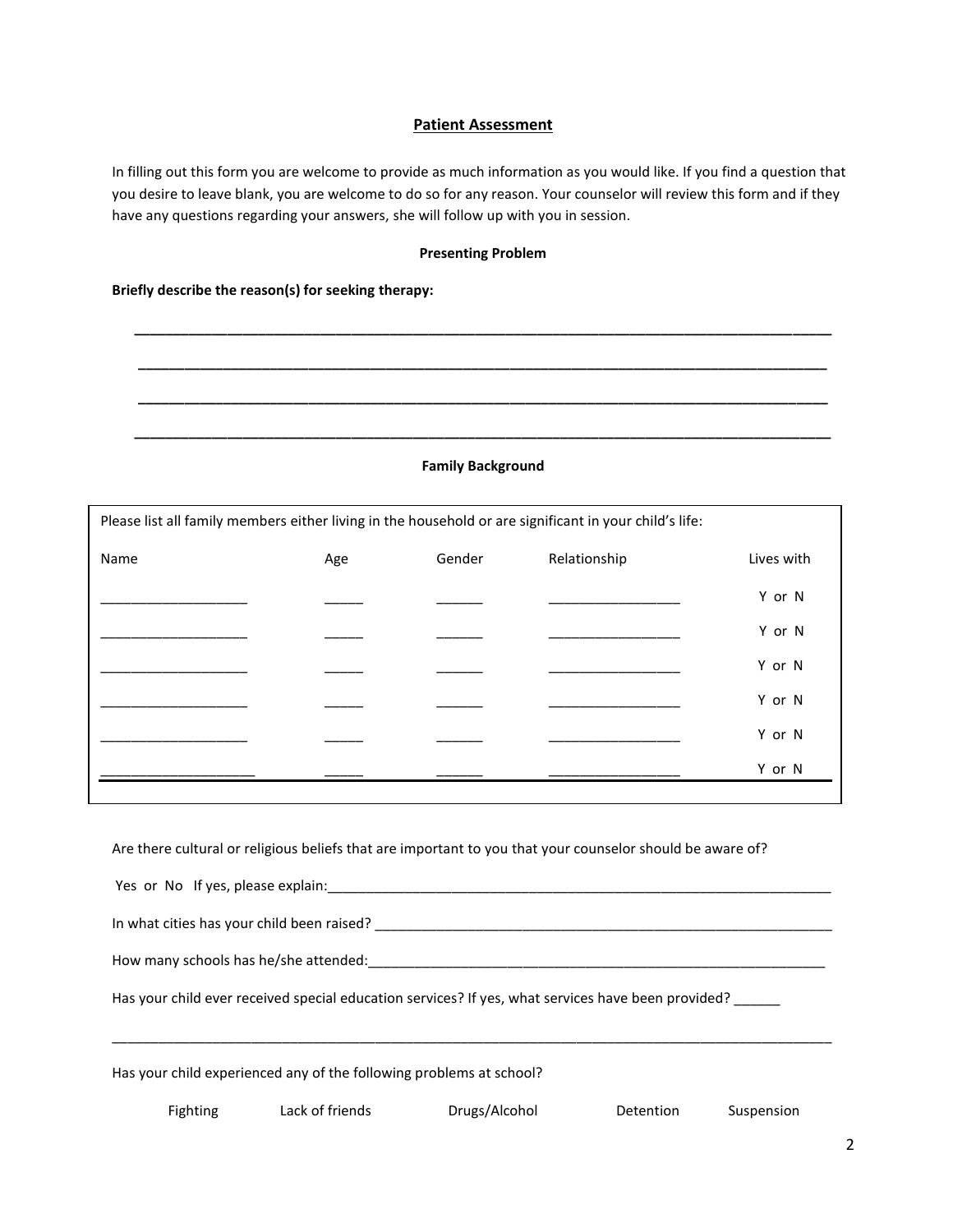| Absences                                                                           | incomplete work                                                                                     |                       | <b>Learning Disabilities</b> | Poor grades | <b>Behavior problems</b>                                                                                                                                                                                                                       |
|------------------------------------------------------------------------------------|-----------------------------------------------------------------------------------------------------|-----------------------|------------------------------|-------------|------------------------------------------------------------------------------------------------------------------------------------------------------------------------------------------------------------------------------------------------|
|                                                                                    | Does your child exhibit any of the following behaviors that concern you?                            |                       |                              |             |                                                                                                                                                                                                                                                |
| Angry                                                                              | Impulsive                                                                                           | Fearful               | Trouble sleeping             |             | Nightmares                                                                                                                                                                                                                                     |
|                                                                                    |                                                                                                     |                       |                              |             |                                                                                                                                                                                                                                                |
| Appetite                                                                           | Slow to learn                                                                                       | Wets bed              | Anxious                      |             | Risky behavior                                                                                                                                                                                                                                 |
| Withdrawn                                                                          | Distractible                                                                                        | Violent               | Peer problems                |             | Forgetful                                                                                                                                                                                                                                      |
|                                                                                    | Please circle any past, present, or impending problems/stressors in the family:                     |                       |                              |             |                                                                                                                                                                                                                                                |
|                                                                                    | Physical / sexual abuse                                                                             | deaths                |                              |             | financial/unemployment frequent relocations                                                                                                                                                                                                    |
| divorce                                                                            |                                                                                                     |                       |                              |             |                                                                                                                                                                                                                                                |
|                                                                                    | Please specify details and approximate age of occurrence:                                           |                       |                              |             |                                                                                                                                                                                                                                                |
|                                                                                    |                                                                                                     |                       |                              |             | <u> 1989 - Johann Harry Harry Harry Harry Harry Harry Harry Harry Harry Harry Harry Harry Harry Harry Harry Harry</u>                                                                                                                          |
|                                                                                    |                                                                                                     |                       |                              |             |                                                                                                                                                                                                                                                |
|                                                                                    |                                                                                                     |                       |                              |             |                                                                                                                                                                                                                                                |
|                                                                                    |                                                                                                     |                       |                              |             | Most distant from? __________________________________ In most conflict with? _________________________________                                                                                                                                 |
|                                                                                    |                                                                                                     |                       |                              |             | What are some of the things that are currently stressful to your child and his/her family: __________________                                                                                                                                  |
|                                                                                    |                                                                                                     |                       |                              |             |                                                                                                                                                                                                                                                |
|                                                                                    |                                                                                                     | <b>Health History</b> |                              |             |                                                                                                                                                                                                                                                |
|                                                                                    | How is your child's current physical health? Poor                                                   | Fair                  | Good                         | Excellent   |                                                                                                                                                                                                                                                |
|                                                                                    | Please list any medical problems or physical handicaps (e.g., headaches, dyslexia, diabetes, etc.): |                       |                              |             |                                                                                                                                                                                                                                                |
|                                                                                    |                                                                                                     |                       |                              |             |                                                                                                                                                                                                                                                |
|                                                                                    |                                                                                                     |                       |                              |             | Please list any prescribed medications your child takes, including dosage and frequency: _____________________                                                                                                                                 |
|                                                                                    |                                                                                                     |                       |                              |             |                                                                                                                                                                                                                                                |
|                                                                                    |                                                                                                     |                       |                              |             | <u> 1989 - Johann Harry Harry Harry Harry Harry Harry Harry Harry Harry Harry Harry Harry Harry Harry Harry Harry</u><br>Does your child or anyone in the child's family currently (or in the past) use any type of drugs, tobacco or alcohol? |
|                                                                                    |                                                                                                     |                       |                              |             | Please list any past counseling that your child has had? What was the reason? Was it helpful? ________________                                                                                                                                 |
|                                                                                    |                                                                                                     |                       |                              |             |                                                                                                                                                                                                                                                |
|                                                                                    |                                                                                                     |                       |                              |             |                                                                                                                                                                                                                                                |
|                                                                                    |                                                                                                     |                       |                              |             |                                                                                                                                                                                                                                                |
| Has anyone in the family ever been hospitalized for psychiatric reasons? Yes or No |                                                                                                     |                       |                              |             |                                                                                                                                                                                                                                                |
|                                                                                    |                                                                                                     |                       |                              |             |                                                                                                                                                                                                                                                |
|                                                                                    |                                                                                                     |                       |                              |             |                                                                                                                                                                                                                                                |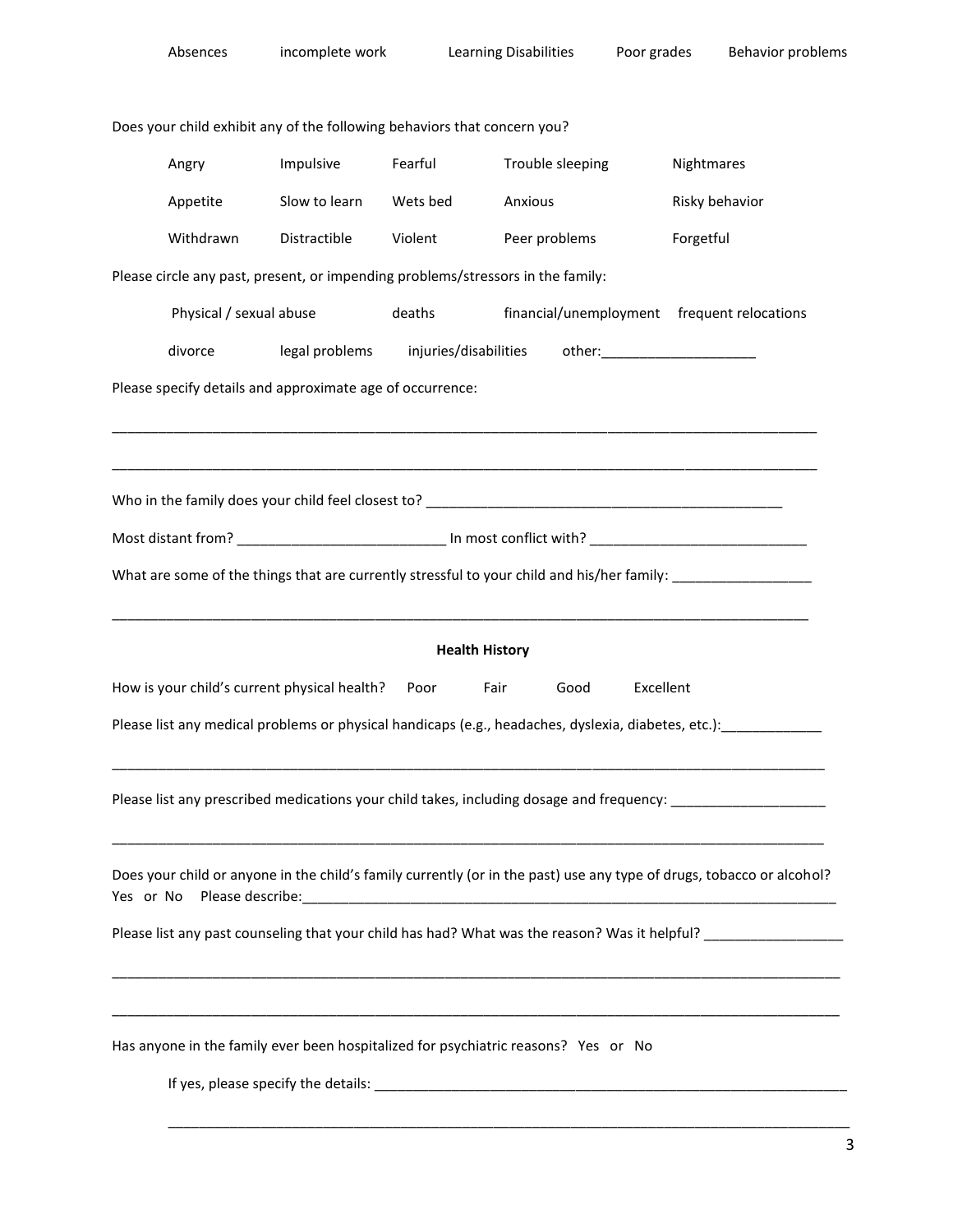| Has your child had suicidal thoughts? Yes or No When was the most recent time? ____________________ |
|-----------------------------------------------------------------------------------------------------|
|                                                                                                     |
| Has your child ever intentionally inflicted harm upon him/herself? Yes or No                        |
|                                                                                                     |
|                                                                                                     |
| Has your child intentionally hurt someone else? Yes or No                                           |
|                                                                                                     |
| Has your child experienced any significant stressors or traumatic events? Yes or No                 |
|                                                                                                     |
|                                                                                                     |
|                                                                                                     |
|                                                                                                     |
| <b>Personal Assessment</b>                                                                          |
| What do you hope will change because of your child participating in therapy?                        |
|                                                                                                     |
|                                                                                                     |
|                                                                                                     |
|                                                                                                     |
|                                                                                                     |
|                                                                                                     |
|                                                                                                     |
|                                                                                                     |
|                                                                                                     |
|                                                                                                     |
|                                                                                                     |

## **Permission for Treatment**

In presenting my child for diagnosis and treatment, I voluntarily consent to the rendering of counseling services provided by Christina Szarka, MSW MSTL. I acknowledge no guarantees have been made to me as to the effect of treatment on his/her condition. I acknowledge I am responsible for all reasonable charges in connection with care and treatment. I have read this statement and acknowledge that I understand it. I acknowledge that my child is not enrolled with Medicaid. I have read this statement and acknowledge that I understand it.

\_\_\_\_\_\_\_\_\_\_\_\_\_\_\_\_\_\_\_\_\_\_\_\_\_\_\_\_\_\_\_\_\_\_\_\_\_\_\_\_\_\_\_ \_\_\_\_\_\_\_\_\_\_\_\_\_\_\_\_\_\_\_\_\_\_\_\_\_\_\_\_\_

Parent Name Date and Date Date of the Date of the Date of the Date Date of the Date of the Date of the Date of the Date of the Date of the Date of the Date of the Date of the Date of the Date of the Date of the Date of the

Parent Signature

\_\_\_\_\_\_\_\_\_\_\_\_\_\_\_\_\_\_\_\_\_\_\_\_\_\_\_\_\_\_\_\_\_\_\_\_\_\_\_\_\_\_\_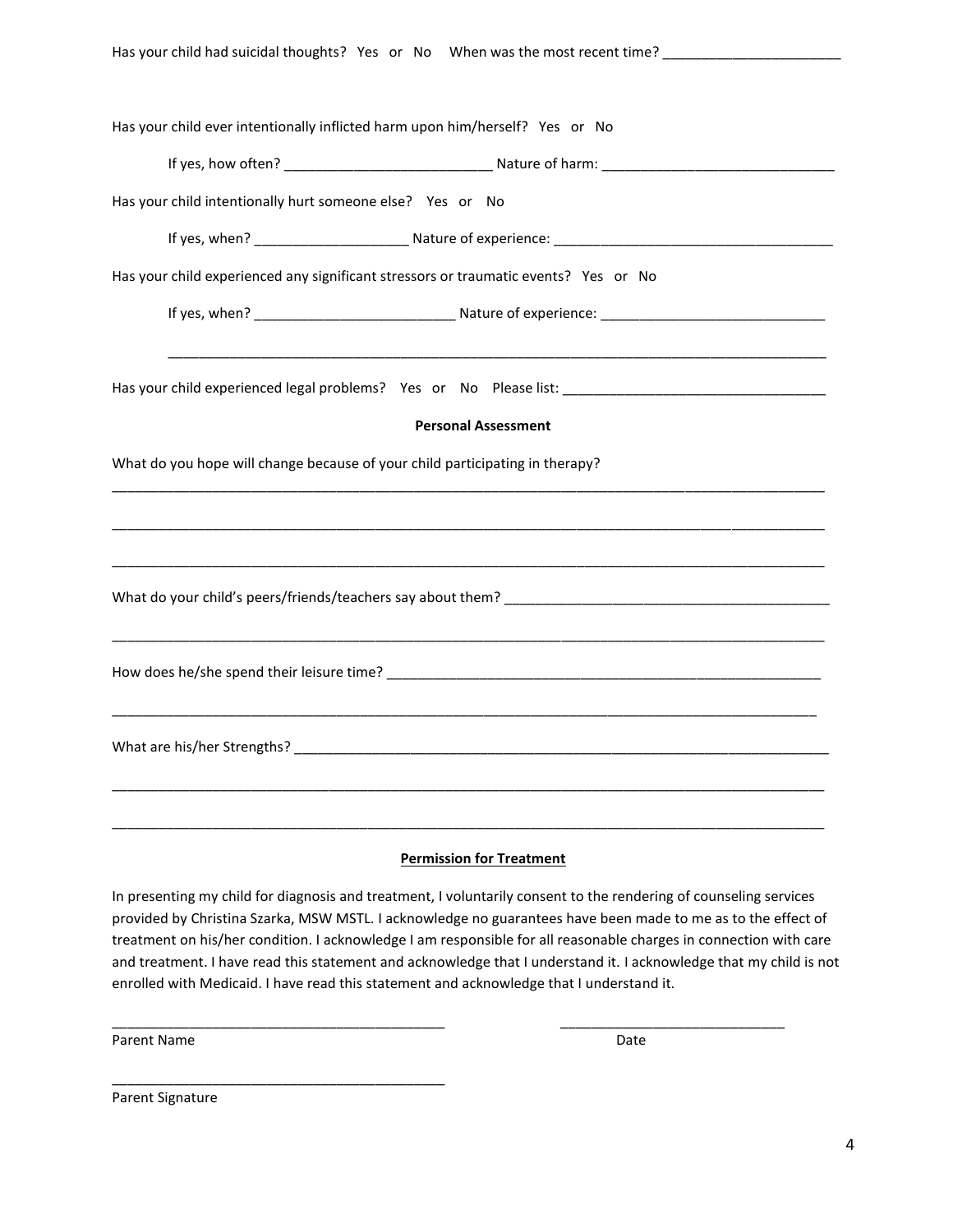# **Christina Szarka, MSW MSTL 6860 S Yosemite Ct #2000 Centennial, CO 80112**

## **COLORADO NOTICE FORM OF HIPAA LEGISLATION**

## **Notice of Psychotherapist's Policies and Practices to Protect the Privacy of Your Health Information**

THIS NOTICE DESCRIBES HOW PSYCHOLOGICAL AND MEDICAL INFORMATION ABOUT YOU MAY BE USED AND DISCLOSED AND HOW YOU CAN GET ACCESS TO THIS INFORMATION. PLEASE REVIEW IT CAREFULLY.

#### **I. Uses and Disclosures for Treatment, Payment, and Health Care Operations**

Your counselor may use or disclose your protected health information (PHI), for treatment, payment, and health care operations purposes with your consent. To help clarify these terms, here are some definitions:

• "PHI" refers to information in your health record that could identify you.

• "Treatment, Payment, and Health Care Operations"

– Treatment is when your counselor provides, coordinates or manages your health care and other services related to your health care. An example of treatment would be when your counselor consults with another health care provider, such as your family physician or another psychotherapist.

– Payment is when you obtain reimbursement for your healthcare. Examples are if your counselor discloses your PHI to your health insurer for reimbursement for health care.

– Health Care Operations are activities that relate to the performance and operation of your counselor's practice. Examples of health care operations are quality assessment and improvement activities, business related matters such as audits, administrative services, case management, and care coordination.

- "Use" applies only to activities within your counselor's [office, clinic, practice group,etc.] such as sharing, employing, applying, utilizing, examining, and analyzing information that identifies you.
- "Disclosure" applies to activities outside of your counselor's [office, clinic, practice group, etc.] such as releasing, transferring, or providing access to information about you to other parties.

## **II. Uses and Disclosures Requiring Authorization**

Your counselor may use or disclose PHI for purposes outside of treatment, payment, or health care operations when your appropriate authorization is obtained. An "authorization" is written permission above and beyond the general consent that permits only specific disclosures. In those instances when your counselor is asked for information for purposes outside of treatment, payment or health care operations, your counselor will obtain an authorization from you before releasing this information. Your counselor will also need to obtain an authorization before releasing your notes. "Psychotherapy Notes" are notes your counselor has made about your conversation during a private, group, joint, or family counseling session, which your counselor has kept separate from the rest of your medical record. These notes are given a greater degree of protection than PHI. You may revoke all such authorizations (of PHI or Psychotherapy Notes) at any time, provided each revocation is in writing. You may not revoke an authorization to the extent that (1) your counselor has relied on that authorization; or (2) if the authorization was obtained as a condition of obtaining insurance coverage, law provides the insurer the right to contest the claim under the policy.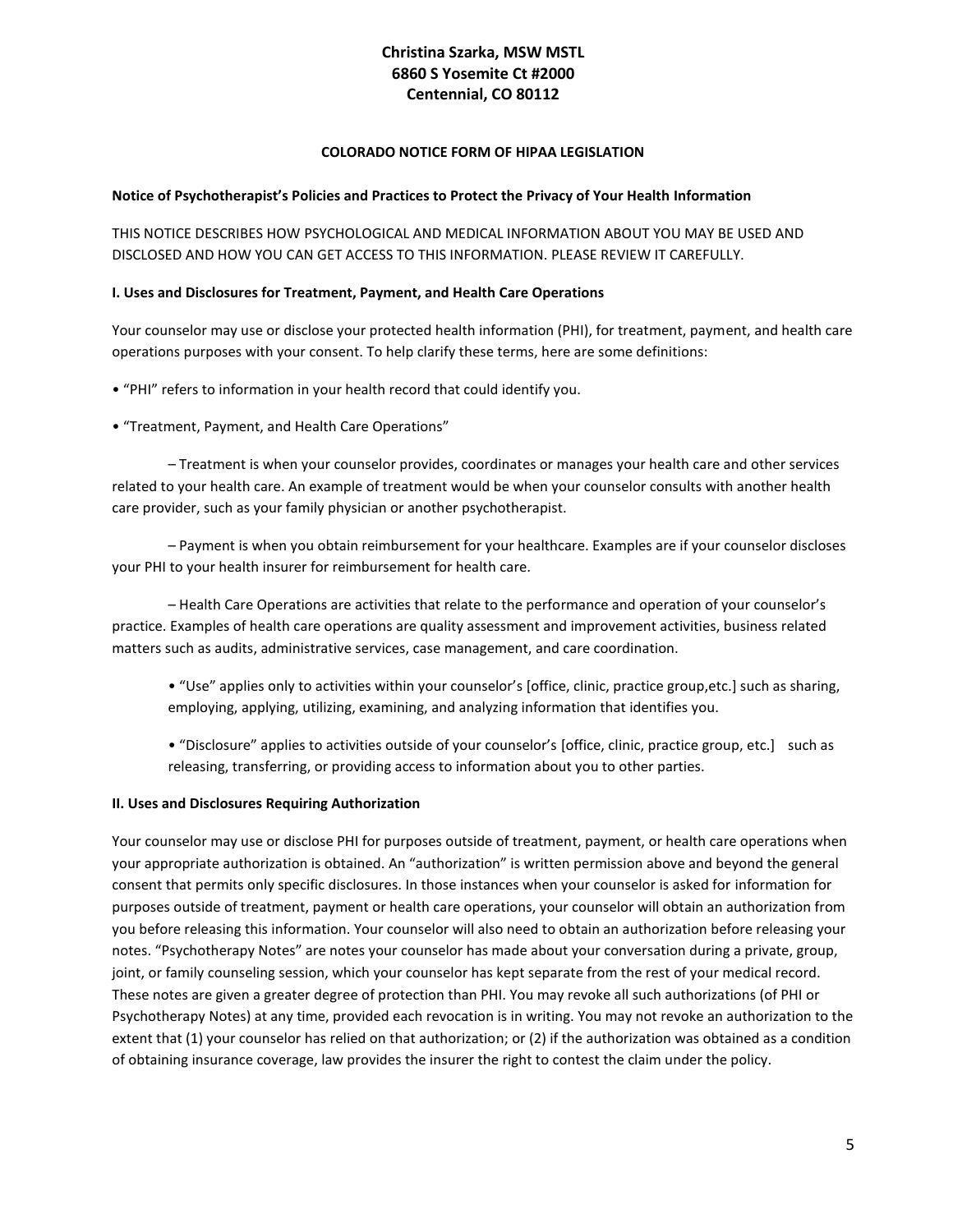#### **III. Uses and Disclosures with Neither Consent nor Authorization**

Your counselor may use or disclose PHI without your consent or authorization in the following circumstances:

• Child Abuse – If your counselor has reasonable cause to know or suspect that a child has been subjected to abuse or neglect, your counselor must immediately report this to the appropriate authorities.

• Adult and Domestic Abuse – If your counselor has reasonable cause to believe that an at-risk adult has been mistreated, self-neglected, or financially exploited and is at imminent risk of mistreatment, selfneglect, or financial exploitation, then your counselor must report this belief to the appropriate authorities.

• Health Oversight Activities – If the Grievance Board for Unlicensed Psychotherapists or an authorized professional review committee is reviewing my services, your counselor may disclose PHI to that board or committee.

• Judicial and Administrative Proceedings – If you are involved in a court proceeding and a request is made for information about your diagnosis and treatment or the records thereof, such information is privileged under state law, and your counselor will not release information without your written authorization or a court order. The privileged does not apply when you are being evaluated or a third party or where the evaluation is court ordered. You will be informed in advance if this is the case.

• Serious Threat to Health or Safety – If you communicate to your counselor a serious threat of imminent physical violence against a specific person or persons, your counselor has a duty to notify any person or persons specifically threatened, as well as a duty to notify an appropriate law enforcement agency or by taking other appropriate action. If your counselor believes that you are at imminent risk of inflicting serious harm on yourself, your counselor may disclose information necessary to protect you. In either case, your counselor may disclose information in order to initiate hospitalization.

#### **IV. Patient's Rights and Psychotherapist's Duties**

Patient's Rights:

• Right to Request Restrictions – You have the right to request restrictions on certain uses and disclosures of protected health information regarding you. However, your counselor is not required to agree to a restriction you request.

• Right to Receive Confidential Communications by Alternative Means and at Alternative Locations – You have the right to request and receive confidential communications of PHI by alternative means and at alternative locations. (For example, you may not want a family member to know that you are seeing your counselor. On your request, your counselor will send your bills to another address.)

• Right to Inspect and Copy – You have the right to inspect or obtain a copy (or both) of PHI in your counselor's mental health and billing records used to make decisions about you for as long as the PHI is maintained in the record. Your counselor may deny your access to PHI under certain circumstances, but in some cases you may have this decision reviewed. On your request, your counselor will discuss with you the details of the request and denial process.

• Right to Amend – You have the right to request an amendment of PHI for as long as the PHI is maintained in the record. Your counselor may deny your request. On your request, your counselor will discuss with you the details of the amendment process.

• Right to an Accounting – You generally have the right to receive an accounting of disclosures of PHI. On your request, your counselor will discuss with you the details of the accounting process.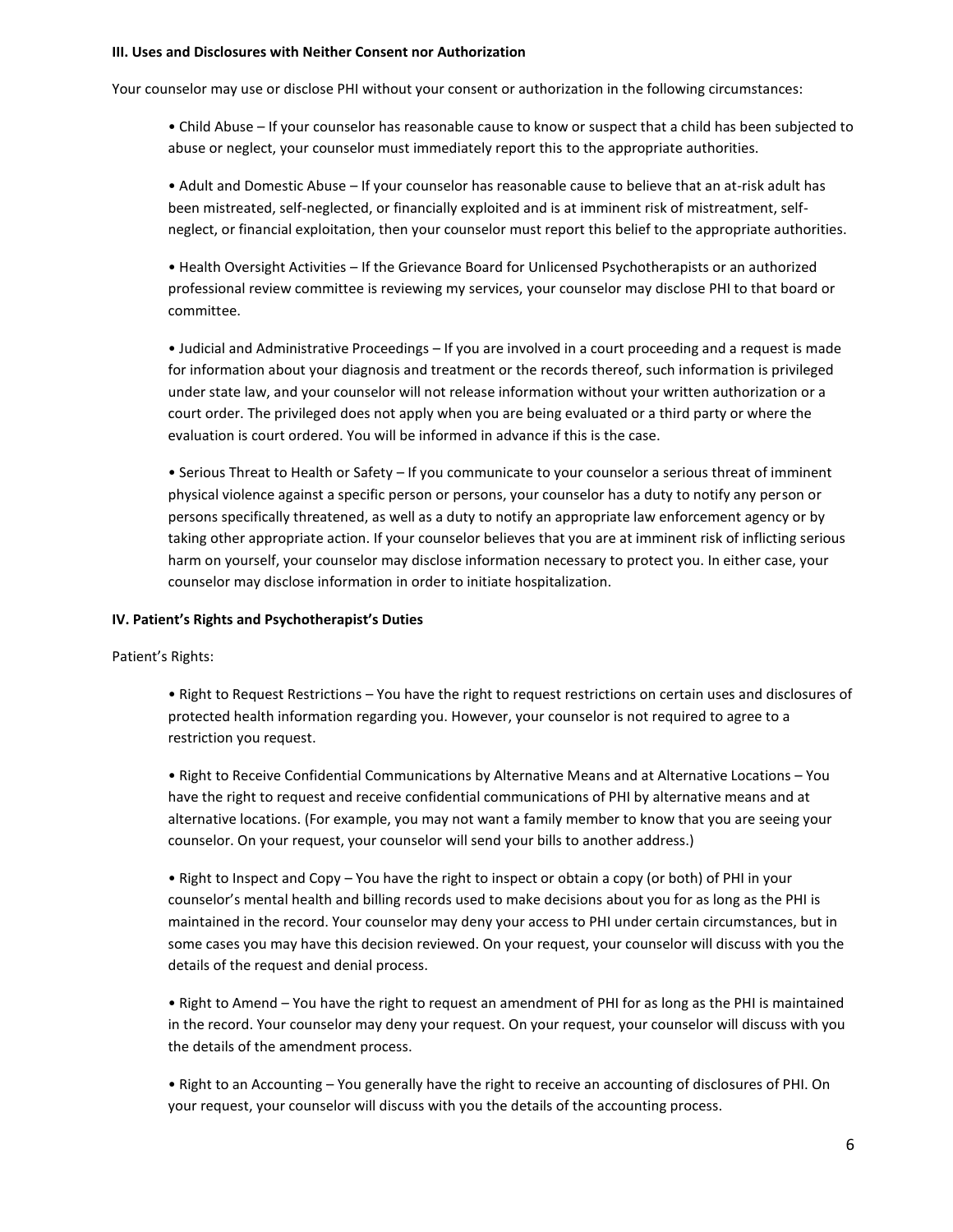• Right to a Paper Copy – You have the right to obtain a paper copy of the notice from me upon request, even if you have agreed to receive the notice electronically.

•You are entitled to receive information from your counselor regarding the methods of therapy, the techniques used, the duration of therapy (if known), and fee structure.

•You are entitled to seek a second opinion from another therapist or terminate therapy at any time.

Psychotherapist's Duties:

• Your counselor is required by law to maintain the privacy of PHI and to provide you with a notice of his or her legal duties and privacy practices with respect to PHI.

• Your counselor reserves the right to change the privacy policies and practices described in this notice. Unless your counselor notifies you of such changes, however, your counselor is required to abide by the terms currently in effect.

• If Christina Szarka revises her policies and procedures, she will notify you by mail.

# **V. Questions and Complaints**

If you have questions about this notice, disagree with a decision your counselor makes about access to your records, or have other concerns about your privacy rights, you are encouraged to discuss this with your counselor prior to your first session. If you believe that your privacy rights have been violated and wish to file a complaint, you may send your written complaint to: Christina Szarka 6860 S. Yosemite Ct #2000 Centennial, CO 80112. You may also send a written complaint to the Colorado Department of Regulatory Agencies, 1560 Broadway, Suite 1350, Denver, Colorado 80202. You have specific rights under the Privacy Rule.

# **IV. Effective Date, Restrictions, and Changes to Privacy Policy**

This notice will go into effect on the date you sign this notice. Integrated Health Center, LLC reserves the right to change the terms of this notice and to make the new notice provisions effective for all PHI that your counselor maintains. Christina Szarka, MSW will provide you with a revised notice by mail within ten business days prior to changes.

## **VII. Client Signature**

I have read the above terms and understand them as stated. I have been informed of my therapist's policies and practices to protect the privacy of my health information.

| Client Name (Printed)    | Signature | Date |
|--------------------------|-----------|------|
| Therapist Name (Printed) | Signature | Date |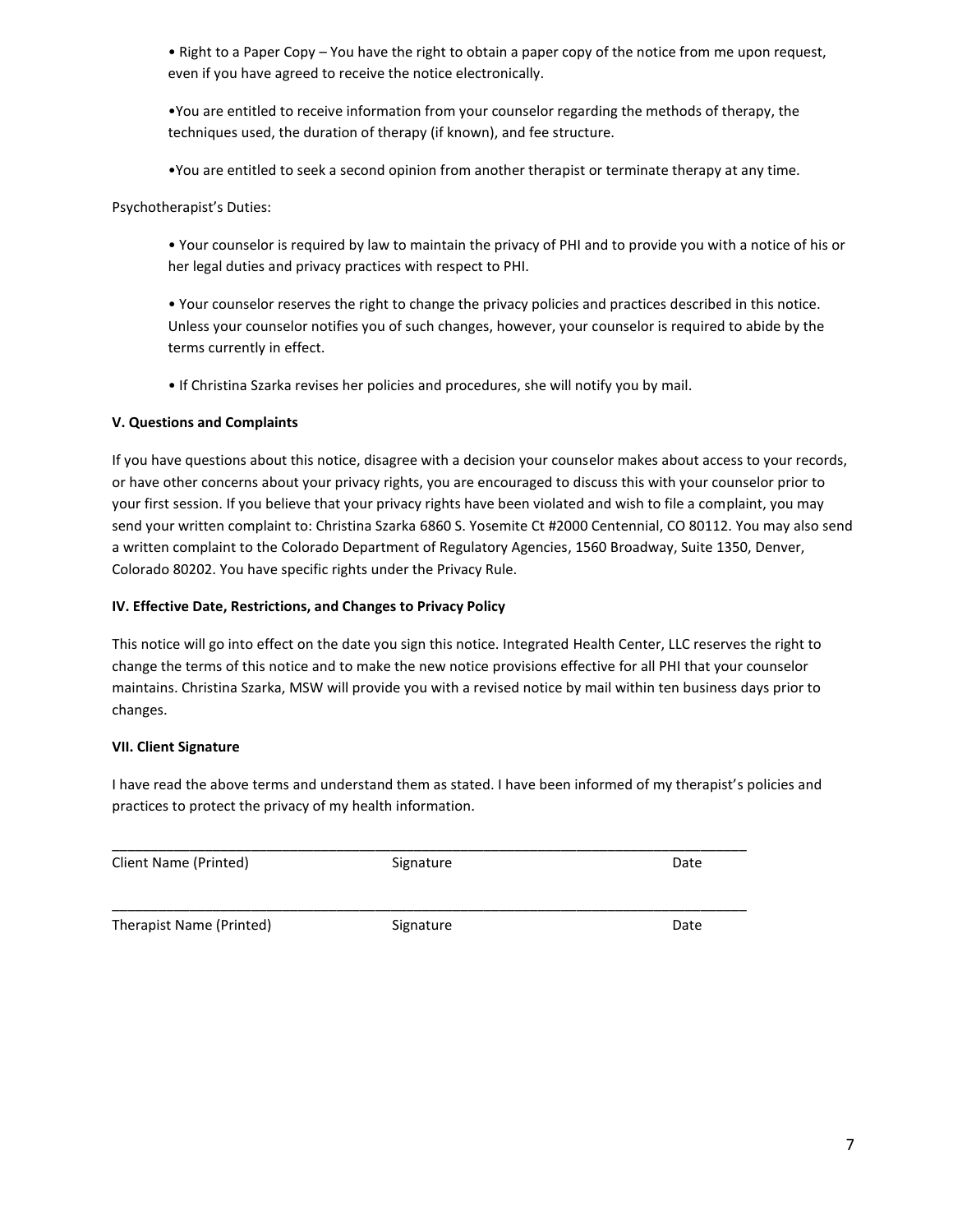# **Christina Szarka, MSW MSTL 6860 S Yosemite Ct #2000 Centennial, CO 80112**

## **AGREEMENT FOR SERVICE / INFORMED CONSENT**

This Agreement is intended to provide \_\_\_\_\_\_\_\_\_\_\_\_\_\_\_\_\_\_\_\_\_\_\_\_\_\_\_\_\_\_\_\_\_(herein "Patient") with important information regarding the practices, policies and procedures of Christina Szarka, MSW MSTL (herein "Therapist") and to clarify the terms of the professional therapeutic relationship between Therapist and Patient. Any questions or concerns regarding the contents of this Agreement should be discussed with Therapist prior to signing it.

# **Risks and Benefits of Therapy**

Psychotherapy is a process in which Therapist and Patient discuss a myriad of issues, events, experiences and memories for the purpose of creating positive change. Progress and success may vary depending upon the particular problems or issues being addressed, as well as many other factors.

Participating in therapy may result in a number of benefits to Patient, including, but not limited to, reduced stress and anxiety, a decrease in negative thoughts and self-sabotaging behaviors, improved interpersonal relationships, increased comfort in social, work, and family settings, increased capacity for intimacy, and increased self-confidence. Such benefits may also require substantial effort on the part of Patient, including an active participation in the therapeutic process, honesty, and a willingness to change feelings, thoughts and behaviors. There is no guarantee that therapy will yield any or all of the benefits listed above.

Participating in therapy may also involve some discomfort, including remembering and discussing unpleasant events, feelings and experiences. The process may evoke strong feelings of sadness, anger, fear, etc. There may be times in which Therapist will challenge Patient's perceptions and assumptions, and offer different perspectives. The issues presented by Patient may result in unintended outcomes, including changes in personal relationships. Patient should be aware that any decision on the status of his/her personal relationships is the responsibility of Patient.

During the therapeutic process, many patients find that they feel worse before they feel better. This is generally a normal course of events. Personal growth and change may be easy and swift at times, but may also be slow and frustrating. Patient should address any concerns he/she has regarding his/her progress in therapy with Therapist.

# **Professional Consultation**

Professional consultation is an important component of a healthy psychotherapy practice. As such, Therapist regularly participates in clinical, ethical, and legal consultation with appropriate professionals. During such consultations, Therapist will not reveal any personally identifying information regarding Patient.

## **Psychotherapy Regulation**

Levels of Psychotherapy Regulation in Colorado include Licensing (requires minimum education, experience, and examination qualifications), Certification (requires minimum training, experience, and for certain levels, examination qualifications), and Unlicensed Therapist (formerly Registered Psychotherapist) (does not require minimum education, experience, or examination qualifications.) All levels of regulation require passing a jurisprudence takehome examination. Certified Addiction Counselor I (CAC I) must be a high school graduate, complete required training hours and 1,000 hours of supervised experience. Certified Addiction Counselor II (CAC II) must complete additional required training hours and 2,000 hours of supervised experience. Certified Addiction Counselor III (CAC III) must have a bachelor's degree in behavioral health, complete additional required training hours and 2,000 hours of supervised experience. Licensed Addiction Counselor must have a clinical master's degree and meet the CAC III requirements. Licensed Social Worker must hold a master's degree in social work. Psychologist Candidate, a Marriage and Family Therapist Candidate, and a Licensed Professional Counselor Candidate must hold the necessary licensing degree and be in the process of completing the required supervision for licensure. Licensed Clinical Social Worker, a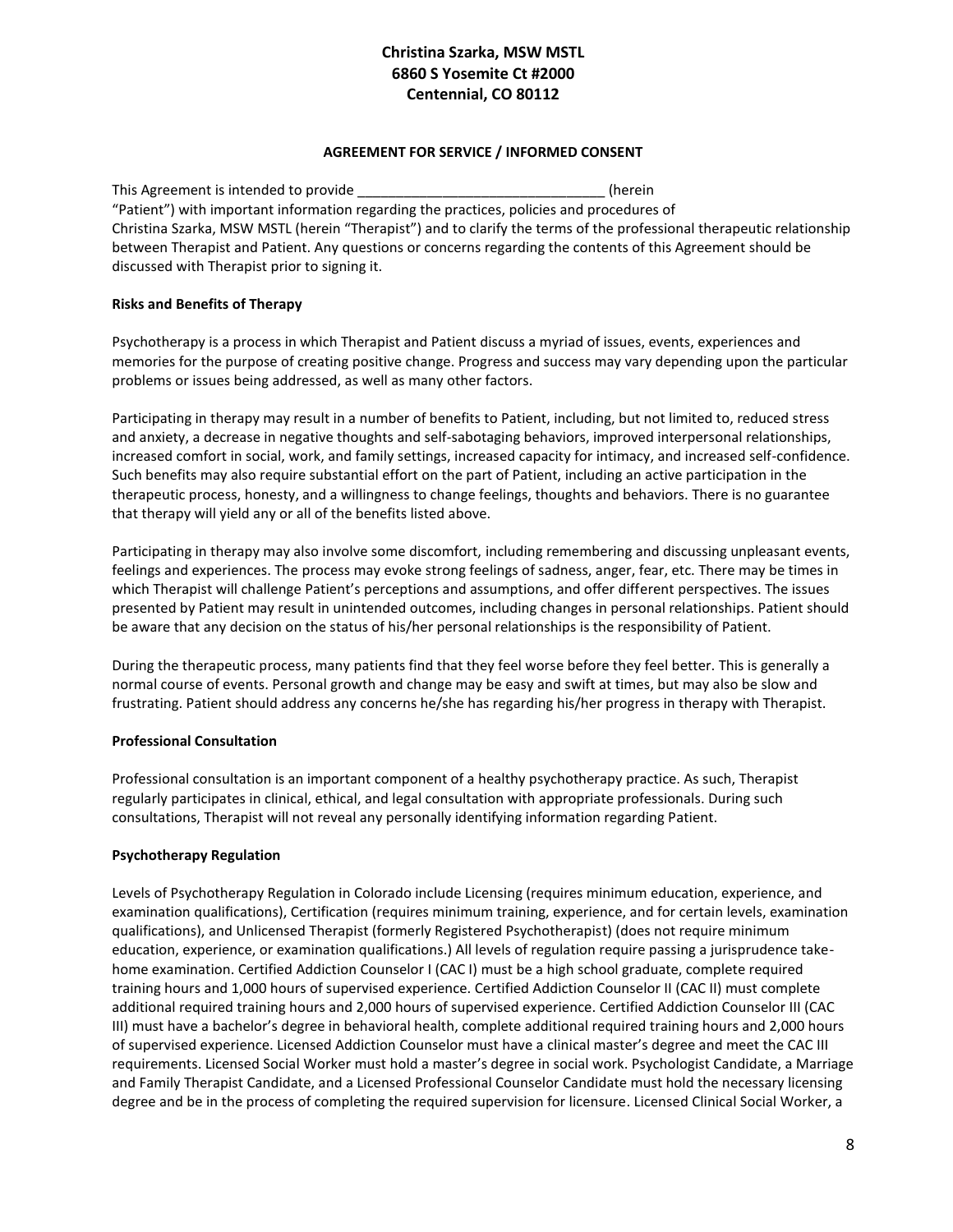Licensed Marriage and Family Therapist, and a Licensed Professional Counselor must hold a master's degree in his or her profession and have two years of post-masters supervision. A Licensed Psychologist must hold a doctorate degree in psychology and have one year of post-doctoral supervision. Registered Psychotherapist is a psychotherapist listed in Colorado's database and is authorized by law to practice psychotherapy in Colorado but is not licensed by the state and is not required to satisfy any standardized educational or testing requirements to obtain a registration from the state. Registered psychotherapists are required to take the jurisprudence exam.

## **Records and Record Keeping**

Therapist may take notes during session, and will also produce other notes and records regarding Patient's treatment. These notes constitute Therapist's clinical and business records, which by law, Therapist is required to maintain. Such records are the sole property of Therapist. Therapist will not alter his/her normal record keeping process at the request of any patient. Should Patient request a copy of Therapist's records, such a request must be made in writing. Therapist reserves the right, under Colorado law, to provide Patient with a treatment summary in lieu of actual records. Therapist also reserves the right to refuse to produce a copy of the record under certain circumstances, but may, as requested, provide a copy of the record to another treating health care provider. Therapist will maintain Patient's records for ten years following termination of therapy. However, after ten years, Patient's records will be destroyed in a manner that preserves Patient's confidentiality.

#### **Confidentiality**

The information disclosed by Patient is generally confidential and will not be released to any third party without written authorization from Patient, except where required or permitted by law. Exceptions to confidentiality, include, but are not limited to, reporting child, elder and dependent adult abuse, when a patient makes a serious threat of violence towards a reasonably identifiable victim, or when a patient is dangerous to him/herself or the person or property of another.

#### **Patient Litigation**

Therapist will not voluntarily participate in any litigation, or custody dispute in which Patient and another individual, or entity, are parties. Therapist will generally not provide records or testimony unless compelled to do so. Should Therapist be subpoenaed, or ordered by a court of law, to appear as a witness in an action involving Patient, Patient agrees to reimburse Therapist for any time spent for preparation, travel, or other time in which Therapist has made him/herself available for such an appearance. Legal Services incurred on your behalf are charged at a higher rate including but not limited to attorney fees I may incur in preparing for or complying with the requested legal services, testimony related matters like case research, report writing, travel, depositions, actual testimony, cross examination time, and courtroom waiting time. Litigation fees are \$300.00 per hour.

## **Psychotherapist-Patient Privilege**

The information disclosed by Patient, as well as any records created, is subject to the Psychotherapist-patient privilege. The psychotherapist-patient privilege results from the special relationship between Therapist and Patient in the eyes of the law. It is akin to the attorney-client privilege or the doctor-patient privilege. Typically, the patient is the holder of the psychotherapist-patient privilege. If Therapist received a subpoena for records, deposition testimony, or testimony in a court of law, Therapist will assert the psychotherapist-patient privilege on Patient's behalf until instructed, in writing, to do otherwise by Patient or Patient's representative. Patient should be aware that he/she might be waiving the psychotherapist-patient privilege if he/she makes his/her mental or emotional state an issue in a legal proceeding. Patient should address any concerns he/she might have regarding the psychotherapist-patient privilege with his/her attorney.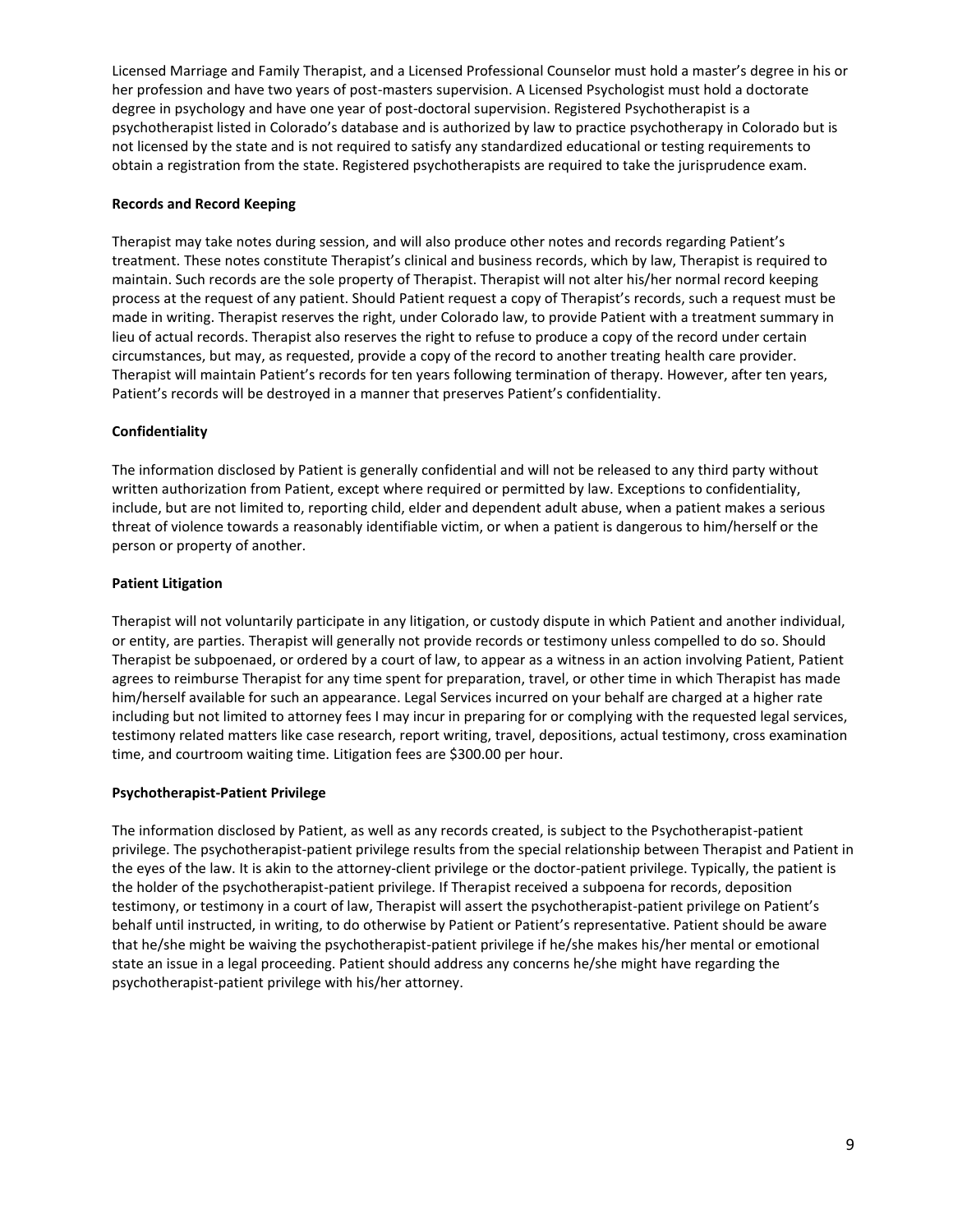#### **Fee and Fee Arrangements**

**The usual and customary fee for service is \$125 per 50-minute session.** At times, Therapist may suggest sessions of other lengths, and if accepted by patient, the fee will be negotiated at that time. Patient will be notified of any fee adjustment in advance. In addition, this fee may be adjusted by contract with insurance companies, managed care organizations, or other third-party payors, or by agreement with Therapist. If Patient wishes to use insurance benefits, a separate insurance fee consent will outline the fees specific to the individual's plan. From time-to-time, Therapist may engage in telephone contact with patient for purposes other than scheduling sessions. Patient is responsible for payment of the agreed up on fee (on a pro rata basis) for any telephone calls longer than ten minutes. In addition, from time-to-time, Therapist may engage in telephone contact with third parties at Patient's request and with Patient's advance written authorization. Patient is responsible for payment of the agreed upon fee (on a pro rata basis) for any telephone calls longer than ten minutes. Patients are expected to pay for services at the time services are rendered. Therapist accepts all major credit cards, checks, and cash. There is a \$35 returned check fee.

#### **Cancellation Policy**

Patient is responsible for payment of the agreed upon fee for any missed session(s). Patient is also responsible for payment of the agreed upon fee for any session(s) for which Patient failed to give Therapist at least 24 hours notice of cancellation. Cancellation notice should be left on Therapist's voice mail at 303-991-2217.

#### **Medicaid**

I am not a Medicaid Provider. If you have Medicaid coverage that includes mental health services, I am not able to offer you services.

### **Termination of Therapy**

Therapist reserves the right to terminate therapy at his/her discretion. Reasons for termination include, but are not limited to, untimely payment of fees, failure to comply with treatment recommendations, conflicts of interest, failure to participate in therapy, Patient needs are outside of Therapist's scope of competence or practice, or Patient is not making adequate progress in therapy. Patient has the right to terminate therapy at his/her discretion. Upon either party's decision to terminate therapy, Therapist will generally recommend that Patient participate in at least one, or possibly more, termination sessions. These sessions are intended to facilitate a positive termination experience. Therapist will also attempt to ensure a smooth transition to another therapist by offering referrals to Patient.

#### **Therapist Availability**

Therapist has confidential voice mail that allows Patient to leave a message at any time. Therapist will make every effort to return calls within 24 hours (or by the next business day), but cannot guarantee the calls will be returned immediately. Therapist is unable to provide 24 -hour crisis service. In the event that Patient is feeling unsafe or requires immediate medical or psychiatric assistance, he/she should call 911 or their county crisis line or go to the nearest emergency room.